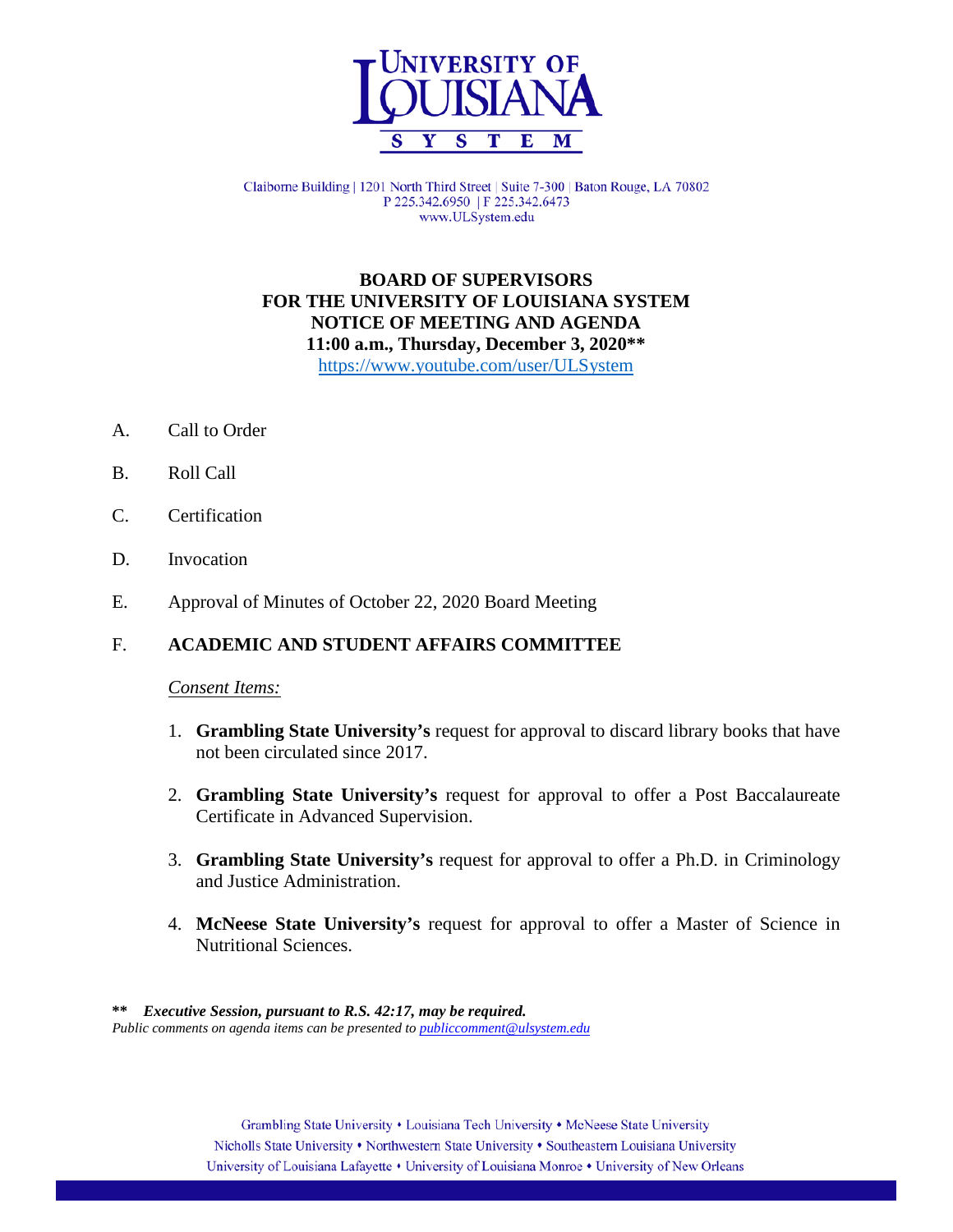Board of Supervisors for the University of Louisiana System Agenda December 3, 2020 Page 2

- 5. **University of Louisiana at Lafayette's** request for approval to award an Honorary Doctorate of Arts to Mr. James A. Garland at the Spring 2021 Commencement Exercises.
- 6. **University of Louisiana at Monroe's** request to offer an Undergraduate Certificate in Selling and Sales Management.
- 7. Approval of a Memorandum of Understanding between **Grambling State University** and the **University of Louisiana at Monroe** in regards to Risk Management & Insurance Courses.
- 8. Approval of a Memorandum of Understanding between **Louisiana Tech University**  and **Grambling State University** in regards to the Master of Accountancy Program.
- 9. Other Business

# G. **ATHLETIC COMMITTEE**

*Consent Items:*

- 1. **Louisiana Tech University's** request for approval of a contract with Dr. Eric A. Wood, Vice President and Director of Athletics, effective November 1, 2020.
- 2. **McNeese State University's** request for approval of a contractual agreement with Ms. Clerc Bertrand, Executive Director of the McNeese Athletic Foundation, effective November 16, 2020.
- 3. **Southeastern Louisiana University's** request for approval of a contract with Mr. Jeremy White, Head Women's Volleyball Coach, effective January 1, 2021.
- 4. **University of Louisiana at Lafayette's** request for approval of amended Contracts for Employment for various coaches.
- 5. Other Business

# H. **FACILITIES PLANNING COMMITTEE**

*Consent Items:*

- 1. **Nicholls State University's** request for approval to amend its 5-Year Capital Outlay submission to include the project to replace the bridge at Lafourche Crossing Farm.
- 2. **Southeastern Louisiana University's** request for approval to transfer the Leasehold interest in the Alumni Center from the Southeastern Louisiana University Alumni Association, Inc. to Southeastern Louisiana University and the Board.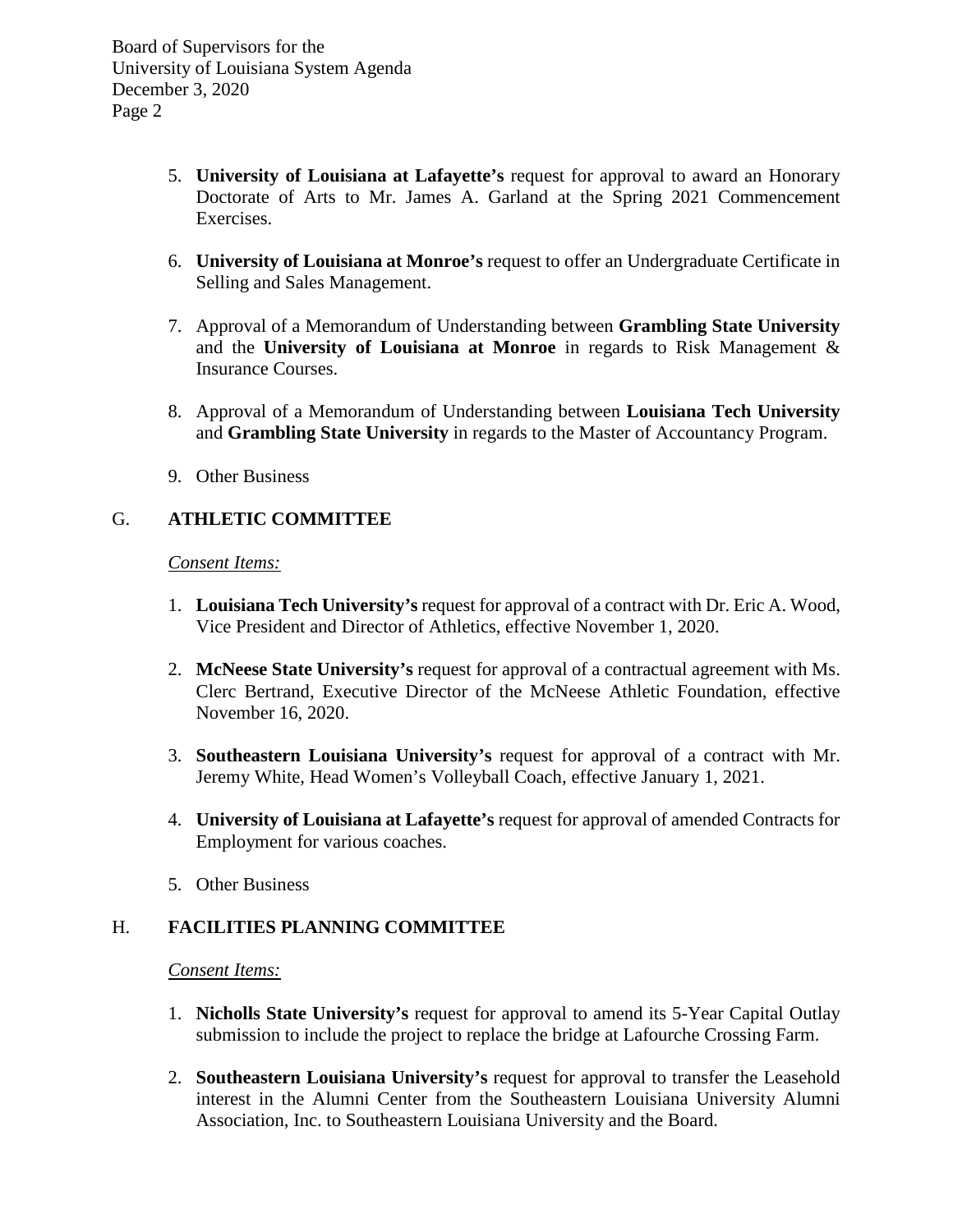Board of Supervisors for the University of Louisiana System Agenda December 3, 2020 Page 3

- 3. **Southeastern Louisiana University's** request for approval to enter into a Ground Lease with the Southeastern Louisiana University Foundation to renovate the Alumni Center on Southeastern's campus, as authorized by La. R.S. 17:3361.
- 4. **University of Louisiana at Lafayette's** request for approval amend its 5-Year Capital Outlay submission to include the project to build the Kathleen Babineaux Blanco Public Policy Center inside of the Edith Garland Dupre Library.
- 5. **University of New Orleans'** request for approval to sell the Goldring Hall to the Ogden Museum of Southern Art, Inc. on terms and conditions acceptable to the Board and for a sale price no less than the appraised value.
- 6. Other Business

# I. **FINANCE COMMITTEE**

### *Consent Items:*

- 1. **Louisiana Tech University's** request for approval to seek matching funds from the Louisiana Board of Regents for eight Endowed Superior Graduate Student Scholarships and one Endowed Professorship:
	- a. George Leroy Erskine, Jr. Endowed Graduate Scholarship
	- b. Justin and Jeanette Hinckley Endowed Superior Graduate Scholarship in the College of Education
	- c. Justin and Jeanette Hinckley Endowed Superior Graduate Scholarship in Biological Sciences
	- d. Dana Miller Packman Endowed Superior Graduate Student Scholarship
	- e. Rick and Lisa Shirley Endowed Superior Graduate Student Scholarship #1
	- f. Rick and Lisa Shirley Endowed Superior Graduate Student Scholarship #2
	- g. Rick and Lisa Shirley Endowed Superior Graduate Student Scholarship #3
	- h. Argent Endowed Superior Graduate Student Scholarship in the College of **Business**
	- i. Rick and Lisa Shirley Endowed Presidential Professorship II
- 2. **University of Louisiana at Monroe's** request for approval to establish the Freddy and Reba Nolan Endowed Superior Graduate Student Scholarship in Health Sciences.
- 3. **University of New Orleans'** request for approval to enter into a Cooperative Endeavor Agreement with Stadius BioPharma, Inc.
- 4. **University of New Orleans'** request for final approval for the issuance of Board of Supervisors for the University of Louisiana System revenue bonds (University of New Orleans Project) not to exceed \$8,000,000 in one or more series to finance the acquisition of cloud-based enterprise resource planning software.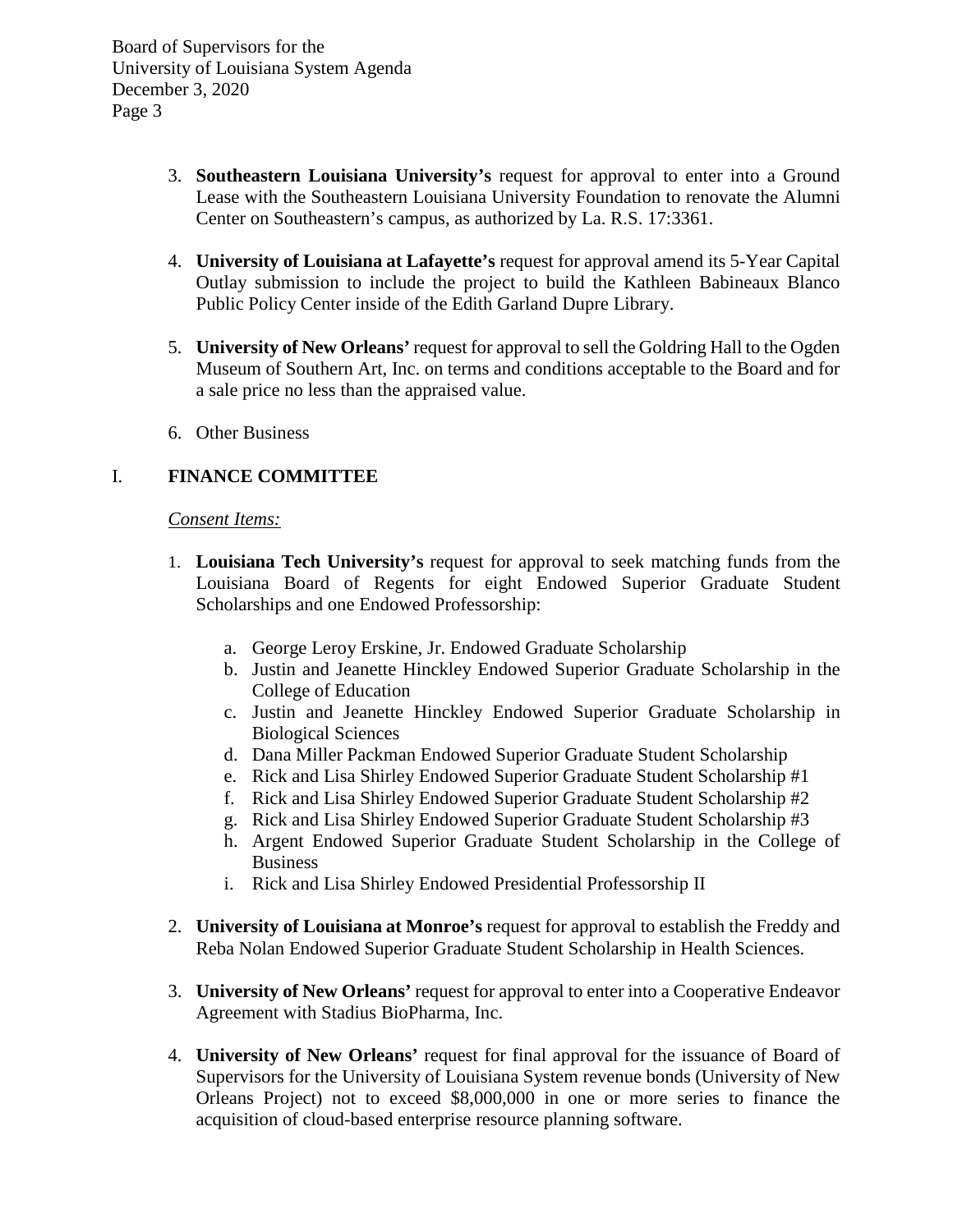#### *Discussion Items:*

- 5. **University of Louisiana System's** report on internal and external audit activity for the period of October 19 to November 29, 2020.
- 6. **University of Louisiana System's** discussion of Fiscal Year 2020-21 first quarter financial reports and ongoing assurances.
- 7. **Policy and Procedures Memorandum M-24,** *Small Entrepreneurship Program – "Hudson Initiative."*
- 8. Other Business

## J. **PERSONNEL COMMITTEE**

#### *Consent Items:*

- 1. **McNeese State University's** request for approval to appoint Dr. Ann Warner as Interim Dean for the College of Nursing/Health Professions effective January 4, 2021.
- 2. **McNeese State University's** request for approval to appoint Mr. Heath Schroyer as Athletic Director/Head Men's Basketball Coach effective January 1, 2021.
- 3. **Northwestern State University's** request for approval to appoint Dr. Joel Hicks as Interim Dean of the College of Nursing and Allied Health effective January 4, 2021.
- 4. **Northwestern State University's** request for approval to appoint Dr. Francene Lemoine as Dean of the College of Arts and Sciences effective January 4, 2021.
- 5. **University of New Orleans'** request for approval to appoint Mr. Timothy Duncan as Vice President for Athletics and Recreation effective October 1, 2020.
- 6. **University of New Orleans'** request for approval to appoint Ms. Mary Beth Marks as Vice President for Enrollment Management effective November 15, 2020.
- 7. Other Business

# K. **SYSTEM PRESIDENT'S BUSINESS**

- 1. Personnel Actions
- 2. System President's Report
- 3. Other Business